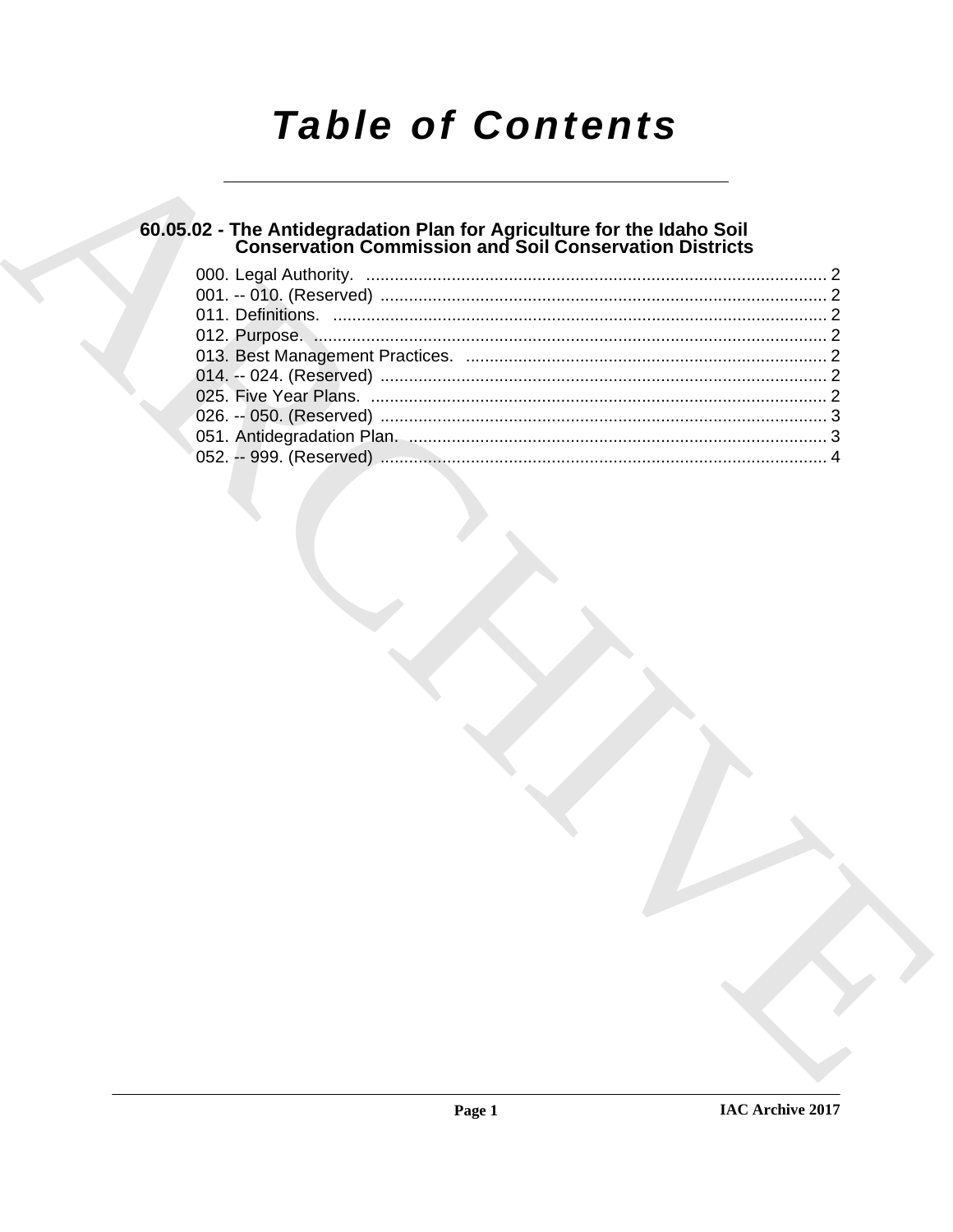#### **IDAPA 60 TITLE 05 CHAPTER 02**

#### <span id="page-1-0"></span>**60.05.02 - THE ANTIDEGRADATION PLAN FOR AGRICULTURE FOR THE IDAHO SOIL CONSERVATION COMMISSION AND SOIL CONSERVATION DISTRICTS**

#### <span id="page-1-1"></span>**000. LEGAL AUTHORITY.**

The Idaho State Soil and Water Conservation Commission has been granted the authority to promulgate rules by Subsection A of Section 22-2718, Idaho Code, and Subsection D of Section 22-2718, Idaho Code. (12-11-89) Subsection A of Section 22-2718, Idaho Code, and Subsection D of Section 22-2718, Idaho Code.

#### <span id="page-1-2"></span>**001. -- 010. (RESERVED)**

#### <span id="page-1-11"></span><span id="page-1-3"></span>**011. DEFINITIONS.**

<span id="page-1-12"></span>**01. Antidegradation Plan**. The plan in the Final Agreement to implement an Antidegradation Policy ate of Idaho (August 18, 1988). for the state of Idaho (August 18, 1988).

<span id="page-1-13"></span>**02. Best Management Practice**. A practice or combination of practices which are determined to be the most effective, practicable means of preventing or reducing the amount of pollution generated by nonpoint sources. (12-11-89)

**03. Commission**. The Idaho State Soil and Water Conservation Commission as defined in Section 22-<br>(12-11-89) 2718. Idaho Code.

<span id="page-1-16"></span><span id="page-1-15"></span><span id="page-1-14"></span>**04. District**. A Soil Conservation District as defined in Section 22-2717, Idaho Code. (12-11-89)

**05. Stream Segment of Concern**. A specific stream segment or body of water that has been published in the most current final Basin Area Report, which is developed every two (2) years for each of the six (6) basins. (12-11-89)

#### <span id="page-1-20"></span><span id="page-1-4"></span>**012. PURPOSE.**

The purpose of these rules is to implement the antidegradation plan for agriculture and to formalize existing requirements of five (5) year plan development by each Soil Conservation District. (12-11-89) requirements of five (5) year plan development by each Soil Conservation District.

## <span id="page-1-8"></span><span id="page-1-5"></span>**013. BEST MANAGEMENT PRACTICES.**

<span id="page-1-9"></span>**01. Design or Adopt**. Each District will, in consultation with the Commission, design or adopt Best Management Practices which, when applied, will protect beneficial uses as identified in the State Water Quality Standards. Best Management Practices that are adopted will be in conformance with Best Management Practices identified in the current Agricultural Pollution Abatement Plan. (12-11-89)

<span id="page-1-10"></span>**02. Revise**. Best Management Practices will be revised as necessary when the Department of Health and Welfare, Division of Environmental Quality determines, through the coordinated monitoring program, that beneficial uses are not being protected and State Water Quality Standards are not being met. (12-11-89)

#### <span id="page-1-6"></span>**014. -- 024. (RESERVED)**

#### <span id="page-1-17"></span><span id="page-1-7"></span>**025. FIVE YEAR PLANS.**

**64.66.02** THE ANTIBEORADATION HOMESTICAL REPORT FOR THE IDANO SOIL.<br> **CONSERVATION COMMISSION AND SOIL CONSERVATION DISTRICTS**<br> **CONSERVATION COMMISSION AND SOIL CONSERVATION DISTRICTS**<br> **CONSERVATION COMMISSION AND SOIL** Each District will prepare a five-year (5) plan for the District. The initial five-year (5) plan must be completed by December 31, 1990 and approved by the Commission in order to receive matching funds from the State. The fiveyear (5) plans will be reviewed and updated annually by each District. The five-year (5) plan will contain the following components:

<span id="page-1-19"></span><span id="page-1-18"></span>**01. Physical Characteristics**. Description of the physical characteristics of the District. (12-11-89)

**02. Economic Condition and Outlook**. Discussion of the economic condition and economic outlook istrict. (12-11-89) for the District.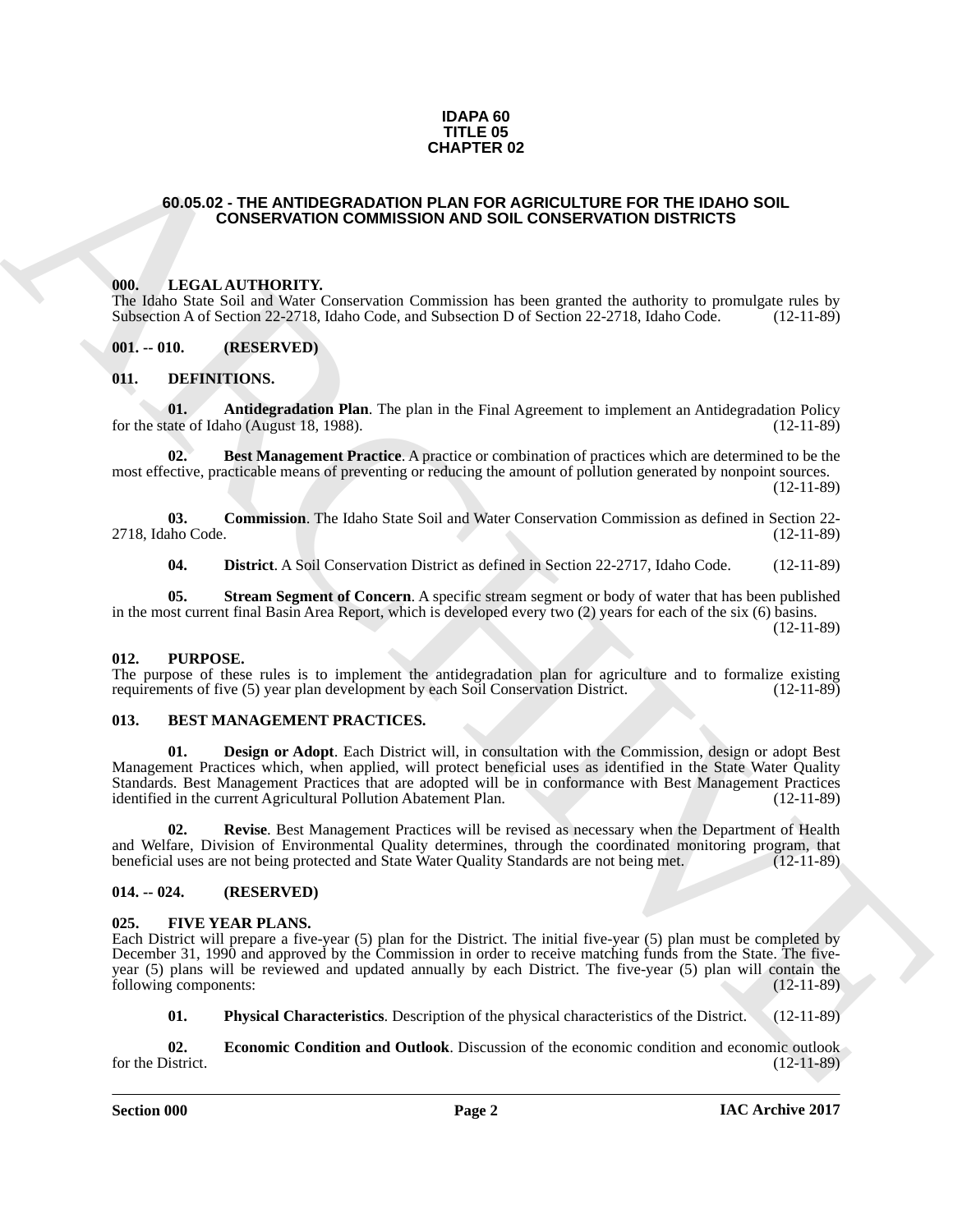<span id="page-2-6"></span><span id="page-2-5"></span>

|                                           | <b>Idaho State Soil &amp; Water Conservation Commission</b>                                                                                                                                                                                                                                                                                                                                                                                                    | <b>Antidegradation Plan for Agriculture</b>                                                    |
|-------------------------------------------|----------------------------------------------------------------------------------------------------------------------------------------------------------------------------------------------------------------------------------------------------------------------------------------------------------------------------------------------------------------------------------------------------------------------------------------------------------------|------------------------------------------------------------------------------------------------|
| 03.                                       | Assessment. Assessment of resource conditions, trends, and conservation needs of the District.                                                                                                                                                                                                                                                                                                                                                                 | $(12-11-89)$                                                                                   |
| 04.<br>following areas:                   | <b>Identify and Prioritize Objectives.</b> Identification and prioritization of the District's objectives and<br>activities for the following five (5) years to address problems in resource conditions and conservation needs in the                                                                                                                                                                                                                          | $(12-11-89)$                                                                                   |
| a.                                        | Rangeland.                                                                                                                                                                                                                                                                                                                                                                                                                                                     | $(12-11-89)$                                                                                   |
| b.                                        | Non-irrigated cropland.                                                                                                                                                                                                                                                                                                                                                                                                                                        | $(12-11-89)$                                                                                   |
| c.                                        | Irrigated cropland.                                                                                                                                                                                                                                                                                                                                                                                                                                            | $(12-11-89)$                                                                                   |
| d.                                        | Pastureland and hayland.                                                                                                                                                                                                                                                                                                                                                                                                                                       | $(12-11-89)$                                                                                   |
| e.                                        | Woodland.                                                                                                                                                                                                                                                                                                                                                                                                                                                      | $(12-11-89)$                                                                                   |
| f.                                        | Fish and wildlife.                                                                                                                                                                                                                                                                                                                                                                                                                                             | $(12-11-89)$                                                                                   |
| g.                                        | Water quality.                                                                                                                                                                                                                                                                                                                                                                                                                                                 | $(12-11-89)$                                                                                   |
| h.                                        | Information and education.                                                                                                                                                                                                                                                                                                                                                                                                                                     | $(12-11-89)$                                                                                   |
| 05.                                       | Water Quality Component. With respect to the water quality component of the plan, the District<br>will use the information collected at Basin Area Meetings convened by the Department of Health and Welfare. Issues<br>surrounding management of water quality in stream segments of concern will be addressed in this portion of the plan.<br>In this respect the plan will include:                                                                         | $(12-11-89)$                                                                                   |
| a.<br>Basin Area meeting.                 | A list of stream segments of concern in the District based on information gained at the most recent                                                                                                                                                                                                                                                                                                                                                            | $(12-11-89)$                                                                                   |
| b.                                        | A description of water quality in stream segments of concern.                                                                                                                                                                                                                                                                                                                                                                                                  | $(12-11-89)$                                                                                   |
|                                           | A list of impacted waters in the District as described by the Department of Health and Welfare,<br>Nonpoint Source Assessment Report.                                                                                                                                                                                                                                                                                                                          | $(12-11-89)$                                                                                   |
| 06.<br>will also be included in the plan. | Identify and Prioritize Projects. The plan will identify and prioritize conservation projects found<br>by the District to be appropriate for both impacted waters and stream segments of concern as identified from the most<br>recent Basin Area Meeting, Nonpoint Source Assessment Report or from public input received by the District<br>regarding plan development. The Best Management Practices designed or adopted by the District pursuant to Rule 4 | $(12-11-89)$                                                                                   |
| 07.<br>project(s).                        | <b>Implementation</b> . Implementation of the five-year (5) plan will be accomplished by annual work<br>plans prepared by the District. The annual plan will address those items and projects that the District plans to<br>accomplish upon consideration of available technical and financial assistance and public support for the proposed                                                                                                                  | $(12-11-89)$                                                                                   |
| $026. - 050.$                             | (RESERVED)                                                                                                                                                                                                                                                                                                                                                                                                                                                     |                                                                                                |
| 051.                                      | ANTIDEGRADATION PLAN.                                                                                                                                                                                                                                                                                                                                                                                                                                          |                                                                                                |
| 01.                                       | <b>Coordination of Plan Implementation</b> . The Commission will be the lead agency for coordinating<br>implementation of the antidegradation plan for agriculture practices through Soil Conservation Districts, as assigned<br>by the Governor's Executive Order No. 88-23.                                                                                                                                                                                  | $(12-11-89)$                                                                                   |
| 02.                                       |                                                                                                                                                                                                                                                                                                                                                                                                                                                                | <b>Participation in Incentive Programs.</b> The Commission will encourage Districts to promote |

## <span id="page-2-9"></span><span id="page-2-8"></span><span id="page-2-7"></span><span id="page-2-0"></span>**026. -- 050. (RESERVED)**

## <span id="page-2-4"></span><span id="page-2-3"></span><span id="page-2-2"></span><span id="page-2-1"></span>**051. ANTIDEGRADATION PLAN.**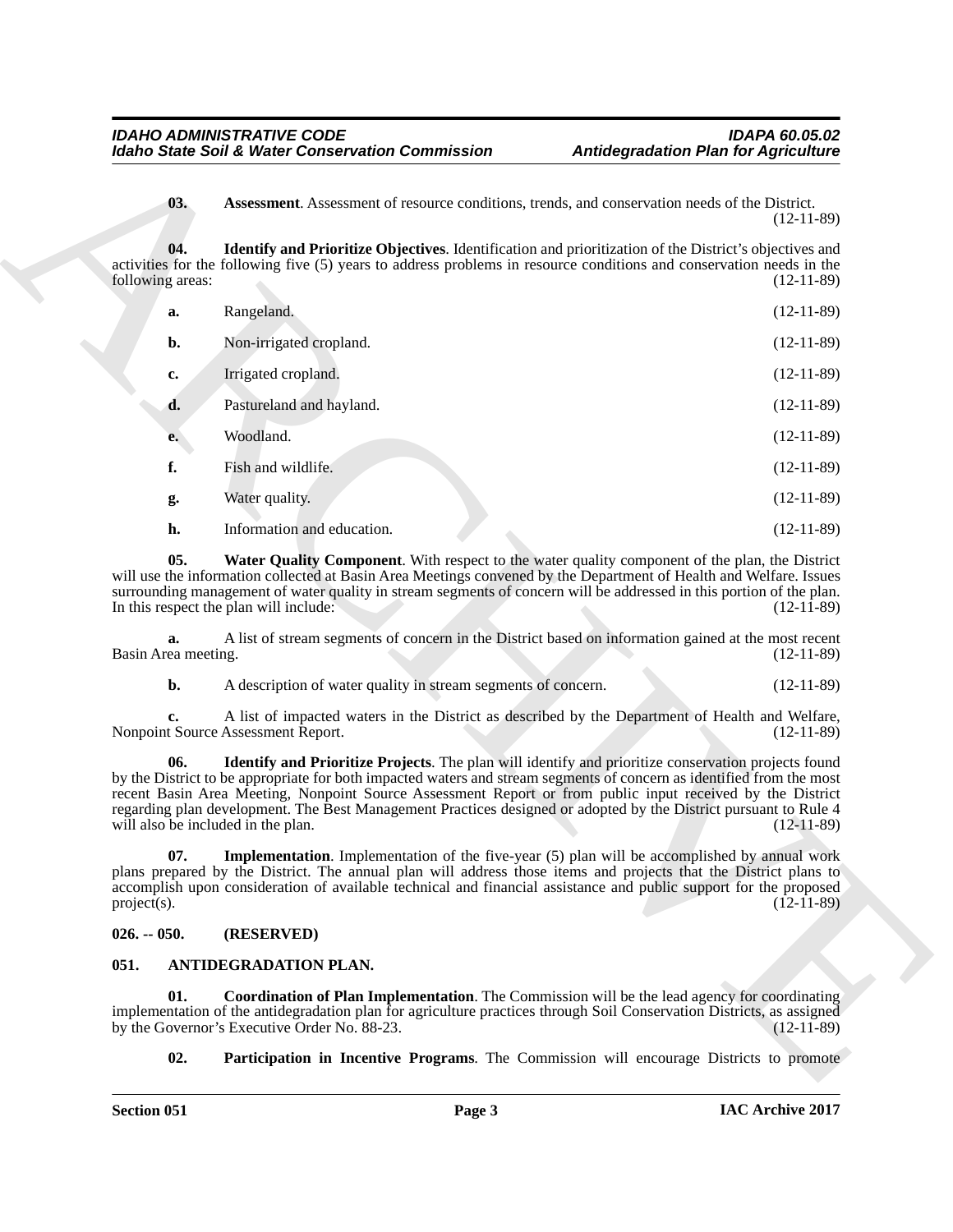### *IDAHO ADMINISTRATIVE CODE IDAPA 60.05.02 Idaho State Soil & Water Conservation Commission Antidegradation Plan for Agriculture*

<span id="page-3-1"></span>participation in incentive programs including cost share provisions of soil conservation programs and the use of low interest loans through the Resource Conservation and Rangeland Development Loan Program. (12-11-89)

Note Saint Said Value Conservation Commission<br>
Encircles and development for the conservation of the conservation of the conservation of the conservation of<br>
Higher and the construction of the conservation of the conservat **03. Information and Education Programs**. The Commission will encourage Districts to conduct information and education programs for farmers, ranchers, and the general public regarding the benefits of soil conservation and proper rangeland use. (12-11-89) conservation and proper rangeland use.

<span id="page-3-0"></span>**052. -- 999. (RESERVED)**